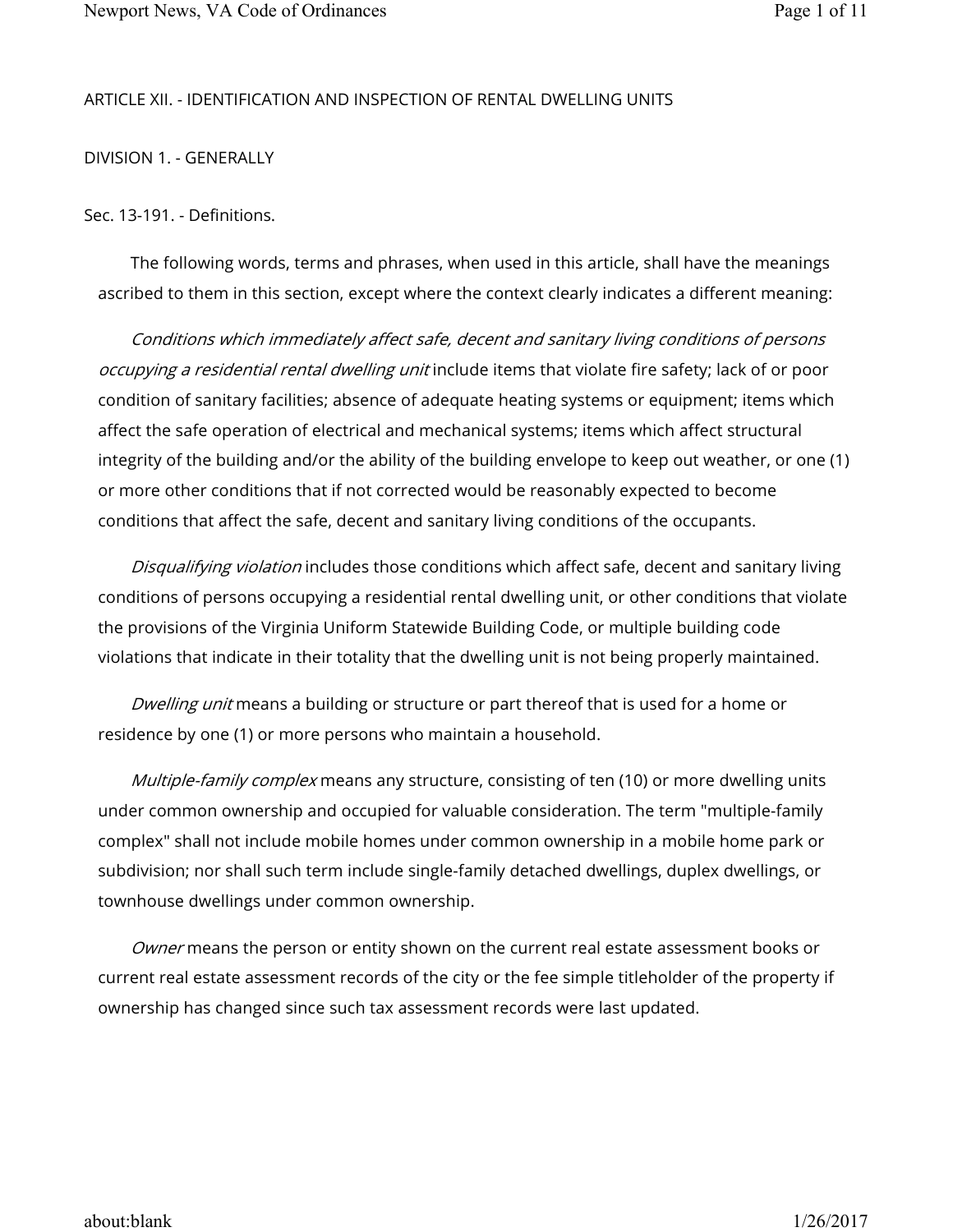Residential rental dwelling unit means a dwelling unit that is leased or rented to one (1) or more tenants. However, a dwelling unit occupied in part by the owner thereof shall not be construed to be a residential rental dwelling unit unless a tenant occupies a part of the dwelling unit which has its own cooking and sleeping areas, and a bathroom, unless otherwise provided in the zoning ordinance by the local governing body.

(Ord. No. 7320-16)

DIVISION 2. - RENTAL INSPECTION DISTRICTS

Sec. 13-192. - Factors for establishing rental inspection districts.

After holding a duly advertised public hearing as required by Code of Virginia, § 36- 105.1:1.C.1., city council finds that within the inspection districts described in section 13-193 herein below:

- (1) There is a need to protect the public health, safety and welfare of the occupants of dwelling units inside the designated rental inspection districts;
- (2) The residential rental dwelling units within the designated rental inspection districts are either:
	- (a) Blighted or in the process of deteriorating, or
	- (b) The residential rental dwelling units are in the need of inspection by the code compliance administrator to prevent deterioration, taking into account the number, age and condition of residential dwelling rental units inside said rental inspection districts, and
- (3) The inspection of residential rental dwelling units inside the rental inspection districts is necessary to maintain safe, decent and sanitary living conditions for tenants and other residents living in the rental inspection districts.

(Ord. No. 7320-16)

Sec. 13-193. - Rental inspection districts established.

Based upon the findings of city council as set forth in section 13-192 hereinabove, the following areas are included and hereby declared to be rental inspection districts (RID) which are subject to the requirements of this article.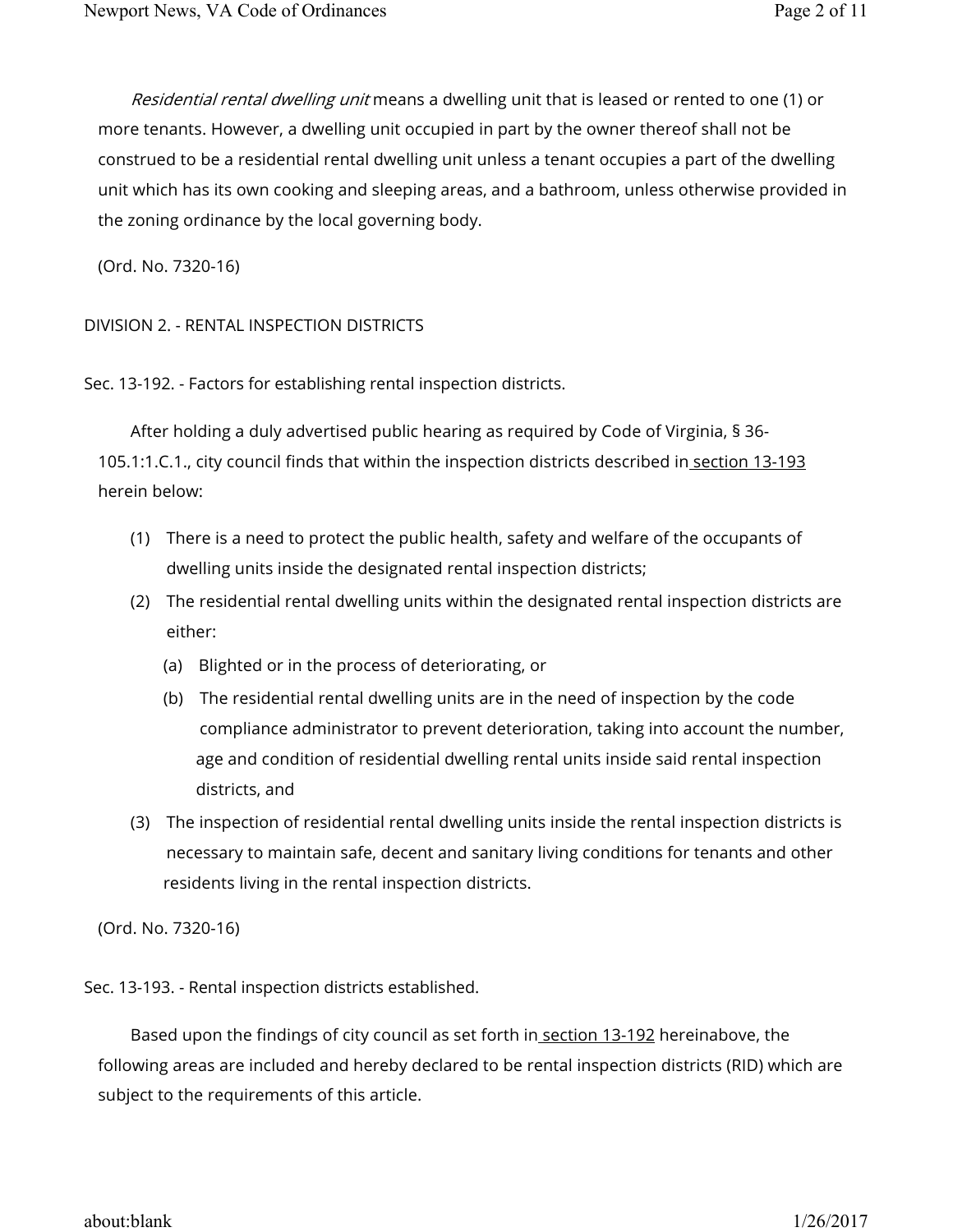District 1: RID #1



District 2: RID #2



District 3: RID #3

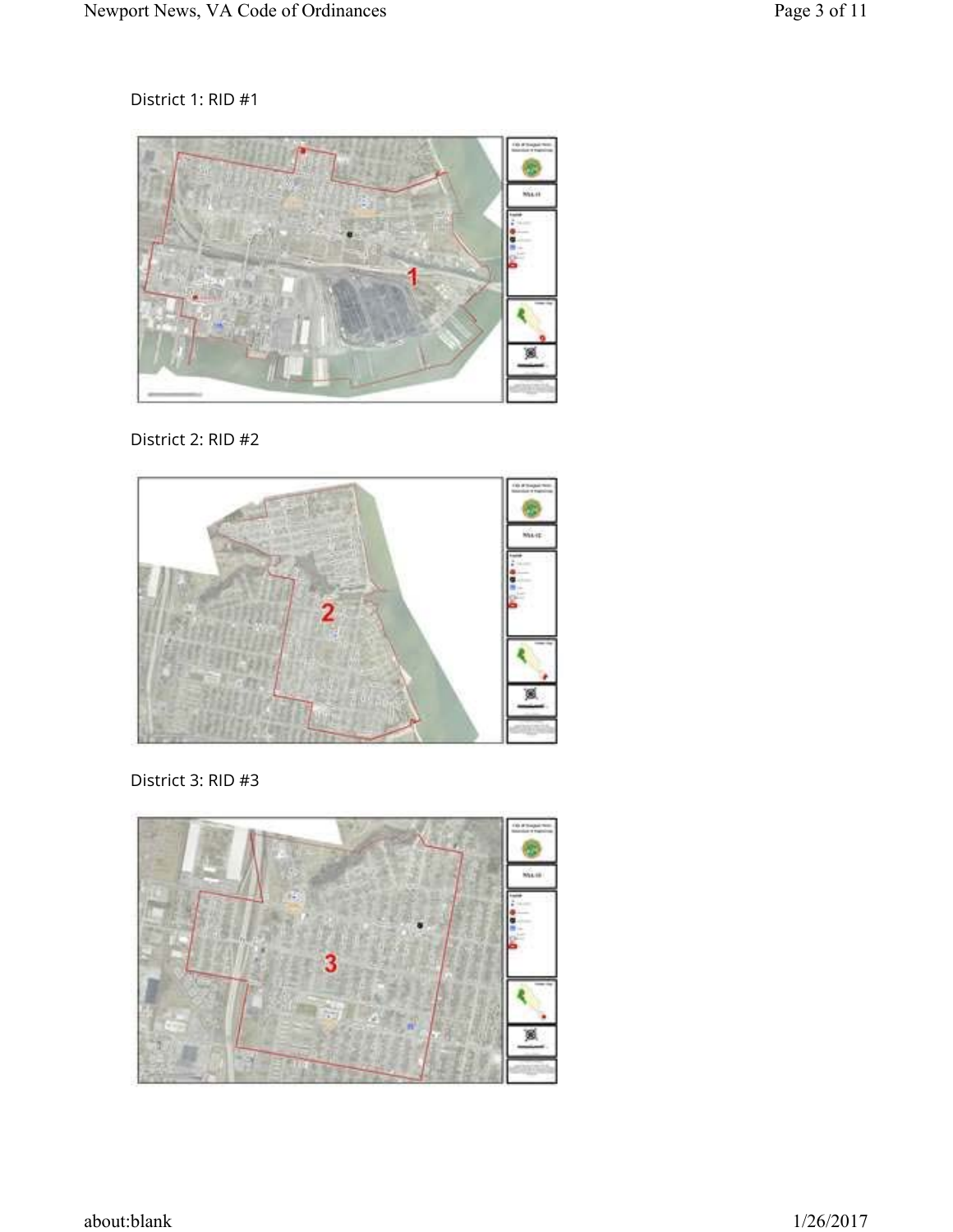Maps showing the rental inspection districts described in this section are hereby adopted as a part of this article, and shall be available for public inspection in the codes compliance office. Said districts are hereinafter referred to collectively as "rental inspection districts" or "inspection districts".

(Ord. No. 7320-16)

Sec. 13-194. - Applicability.

The provisions of this article shall apply to residential rental dwelling units located within the districts identified in section 13-193 of this article and shall further apply to certain structures located outside of such districts but meeting the requirements of section 1-6(c) herein below.

(Ord. No. 7320-16)

## DIVISION 3. - INSPECTION

Sec. 13-195. - Inspection and certificate required.

- (a) The owner of each residential rental dwelling unit located in an inspection district shall obtain and permit an initial inspection and subsequent inspections of such residential rental dwelling unit as provided in this section and section 13-196. Inspections under this article shall be conducted by the department of codes compliance who is charged with the enforcement of this article. If the unit to be inspected is occupied at the time of a required inspection, it shall be the duty of the owner thereof to notify the occupants of such inspection and make the residential rental dwelling unit available for inspection.
- (b) If inspection reveals that a residential rental dwelling unit has no disqualifying violations, the department of codes compliance shall issue a forty-eight-month certificate of compliance for such unit. However, if one (1) or more violations of the property maintenance provisions of the building code are found that do not constitute a disqualifying violation, the existence of such non-disqualifying violations shall be noted on the forty-eight-month certificate of compliance together with the date by which such non-disqualifying violations must be remedied, which date shall be determined by the department of codes compliance and which date shall be reasonable. The issuance of a certificate of compliance shall not be evidence of a lack of any and all building code violations, and shall not prevent the department of codes compliance from conducting follow-up inspections regarding building code violations in the residential rental unit, whether or not the violations affect the safe decent and sanity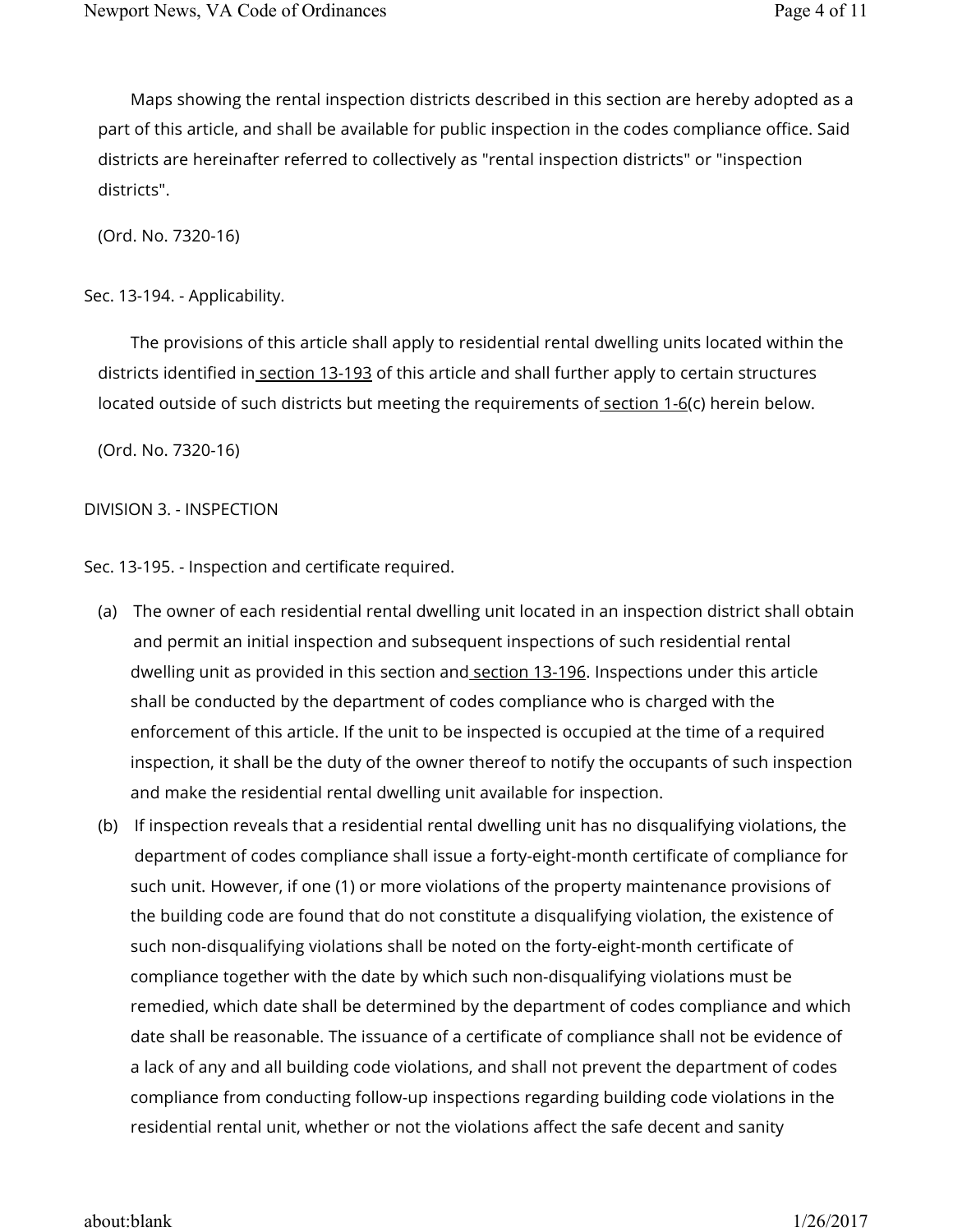occupancy of said unit. If a follow-up inspection reveals that the owner has failed to remedy the noted violations by specified date, the department of codes compliance shall issue a notice of violation, revoke the forty-eight-month certificate of compliance and the unit shall thereafter be subject to annual inspections pursuant to section 13-196.

- (c) If inspection of a residential rental dwelling unit reveals one (1) or more disqualifying violations, the department of codes compliance shall not issue a certificate of compliance until the disqualifying violations are satisfactorily remedied. However, the department of codes compliance may issue a temporary certificate of compliance if in the opinion of the department, such disqualifying violations do not constitute an immediate threat of injury to the occupants of such residential rental dwelling unit. If conditions warrant, however, the department of codes compliance may require that the residential rental dwelling unit be vacated or remain unoccupied until brought into compliance, pursuant to his authority under Code of Virginia, (1950), as amended, § 36-98, et seq., the Virginia Uniform Statewide Building Code. Upon compliance, the department of codes compliance shall, as provided in section 13-196 of this article, issue an annual certificate of compliance.
- (d) No annual inspection pursuant to this article shall take place more than one time each year, calculated from the date of the first inspection, should additional inspections be necessary to achieve compliance. However, nothing in this article shall modify the authority of the department of codes compliance to conduct any other inspections, as allowed under the provisions of the Virginia Uniform Statewide Building Code, and inspections for obtaining a certificate of compliance under this article do not supplant or preclude any other inspection authorized under the Virginia Uniform Statewide Building Code.
- (e) Unless a current certificate or temporary certificate of compliance is in force for a residential rental dwelling unit in accordance with the provisions of subsection 13-196(a)(1) of this article, and such certificate remains in effect, no owner of such unit shall permit any person to occupy such unit as a tenant or otherwise.
- (f) A building or structure meeting the definition of a residential rental dwelling unit but located outside of an inspection district shall nevertheless be subject to the terms of this article on the following basis: City council makes a separate finding for said individual residential rental dwelling unit that:
	- (1) There is a need to protect the public health, welfare and safety of the occupants of that individual residential rental dwelling unit;
	- (2) The individual residential rental dwelling unit is either:
		- a. Blighted, or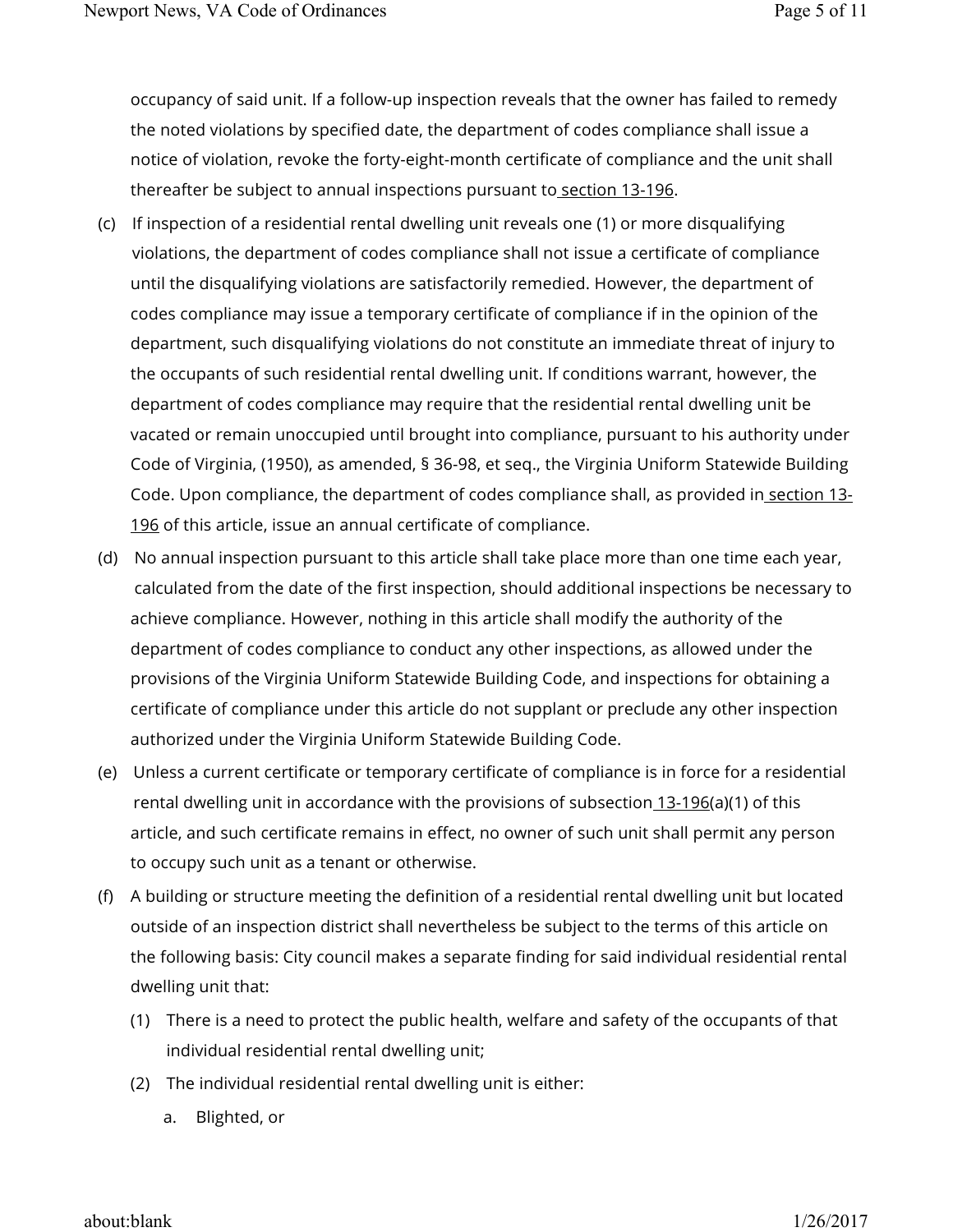- b. In the process of deteriorating; or
- (3) There is evidence of violations of the building code that affect the safe, decent and sanitary living conditions for occupants of such individual residential rental dwelling unit. Upon said finding by the city council, said residential rental dwelling unit shall be subject to this article, notwithstanding its location outside the inspection districts.
- (g) Should the owner fail to timely contact the code compliance office within the required time in order to schedule any inspection required under this article, or should such owner fail to allow such inspection to proceed on the date for which it was scheduled, the owner shall be in violation of this article and shall be subject to such penalties and enforcement remedies as provided in section 13-196 herein below.

(Ord. No. 7320-16)

Sec. 13-196. - Certificates of compliance; applications and exemptions.

- (a) The following shall apply to all residential rental dwelling units located within inspection districts, which are not exempted under subsection 13-196(b).
	- (1) The initial inspection of each residential rental dwelling unit which is subject to inspection under this article, shall take place no later than one hundred twenty (120) days from the date that the owner thereof contacts the code compliance office to schedule such inspection. Each residential rental unit for which a certificate of compliance or forty-eight-month certificate of compliance as described in (a)(3) below has been issued shall be again inspected within thirty (30) days from the expiration of the certificate or expiration or earlier revocation of a forty-eight-month certificate of compliance.

Prior to expiration of the certificate of compliance or forty-eight-month certificate of compliance, or upon earlier revocation of a forty-eight-month certificate of compliance, the owner of the residential rental dwelling unit covered thereby shall contact the code compliance office and arrange for an inspection of such unit. Except in the case of an inspection following revocation of a forty-eight-month certificate of compliance, should the date scheduled for inspection be after expiration of the current certificate and more than thirty (30) days from the day on which the owner contacted the code enforcement office to schedule inspection, a thirty-day temporary certificate of compliance shall be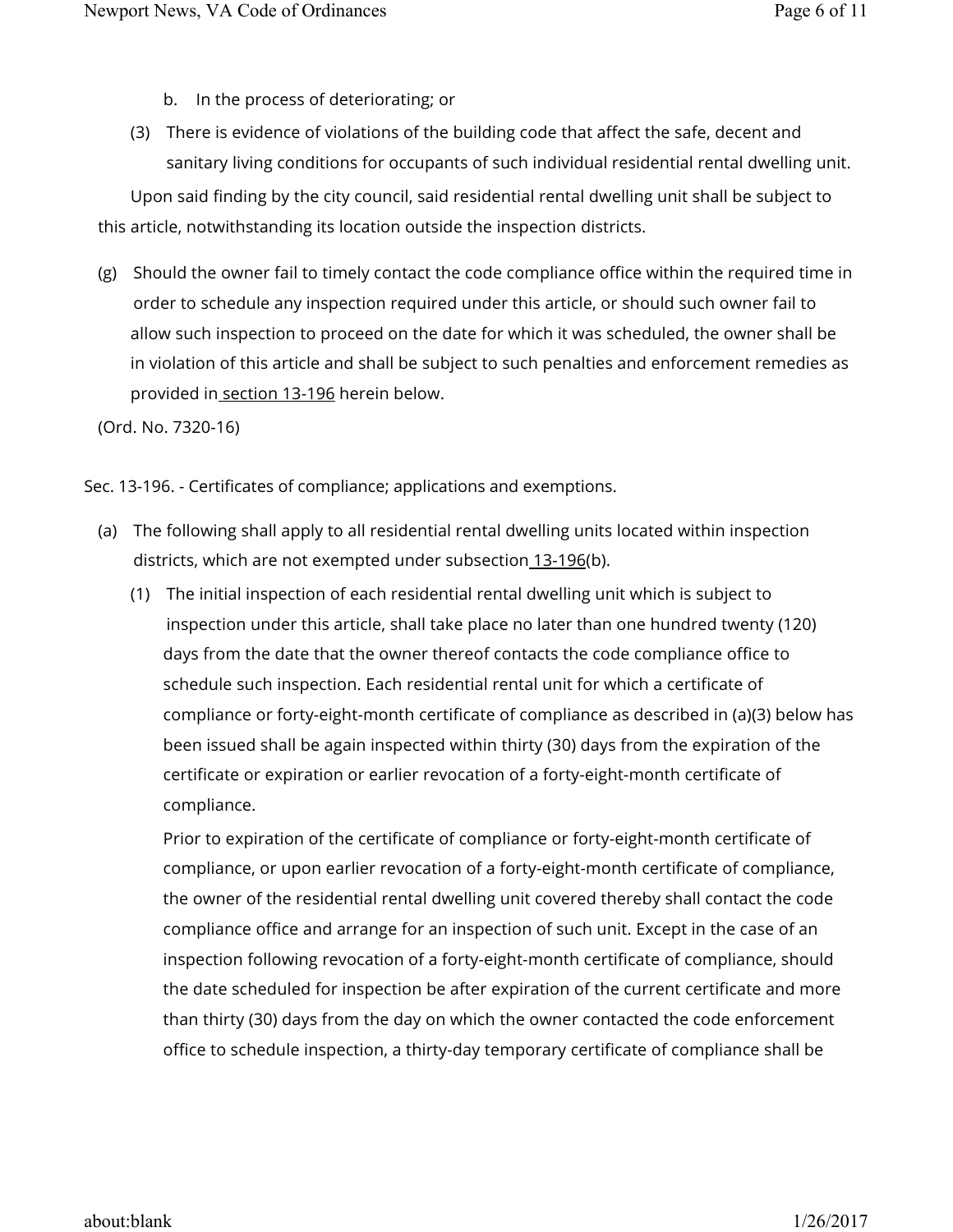issued. Said inspection shall take place no later than thirty (30) days from the date of application for said inspection, and such temporary certificate shall expire on the date of the inspection.

As to building code violations which do not immediately affect the safe, decent and sanitary living conditions for persons living in such unit, and provided that all inspection fees shall have been remitted in advance to the issuance of such temporary certificate of compliance the department of codes compliance shall issue one (1) temporary certificate of compliance, valid for thirty (30) days and may permit such extensions thereof, as the department shall deem reasonably necessary to allow for remediation of the violations. However as to building code violations which are disqualifying violations and which violations which pose an immediate threat to the safe, decent and sanitary living conditions for persons living in such unit, then the department of codes compliance shall not issue a temporary certificate of occupancy.

Temporary certificates of compliance shall expire upon the earlier of their stated expiration date or the completion of an inspection which finds all violations satisfactorily remedied.

- (2) Unless a residential rental unit in an inspection district is exempted from inspection under this article, or receives a forty-eight-month certificate of compliance as provided section (a) below, the term of a certificate of compliance issued for any residential rental dwelling unit in an inspection district, shall be for a term of twelve (12) months beginning with the first day of the month next following the month of issuance.
- (3) A residential rental dwelling unit which upon inspection under this article reveals no disqualifying violations, or with only one (1) or more violations of such code that do not affect the safe, decent and sanitary living conditions for persons living in such unit, shall not be subject to further annual inspection under this article for forty-eight (48) months from date of such annual inspection, except as provided in section 13-195, and a fortyeight-month certificate of compliance shall be issued for such unit. However, if a residential rental dwelling unit covered by a forty-eight-month certificate of compliance is found in violation of the Uniform Statewide Building Code during the term of such fortyeight-month certificate of compliance, the department of codes compliance may revoke such forty-eight-month certificate of compliance and such unit shall thereupon become subject to annual inspections and the issuance of annual certificates of compliance. If an annual certificate of compliance is issued after the inspection necessitated by the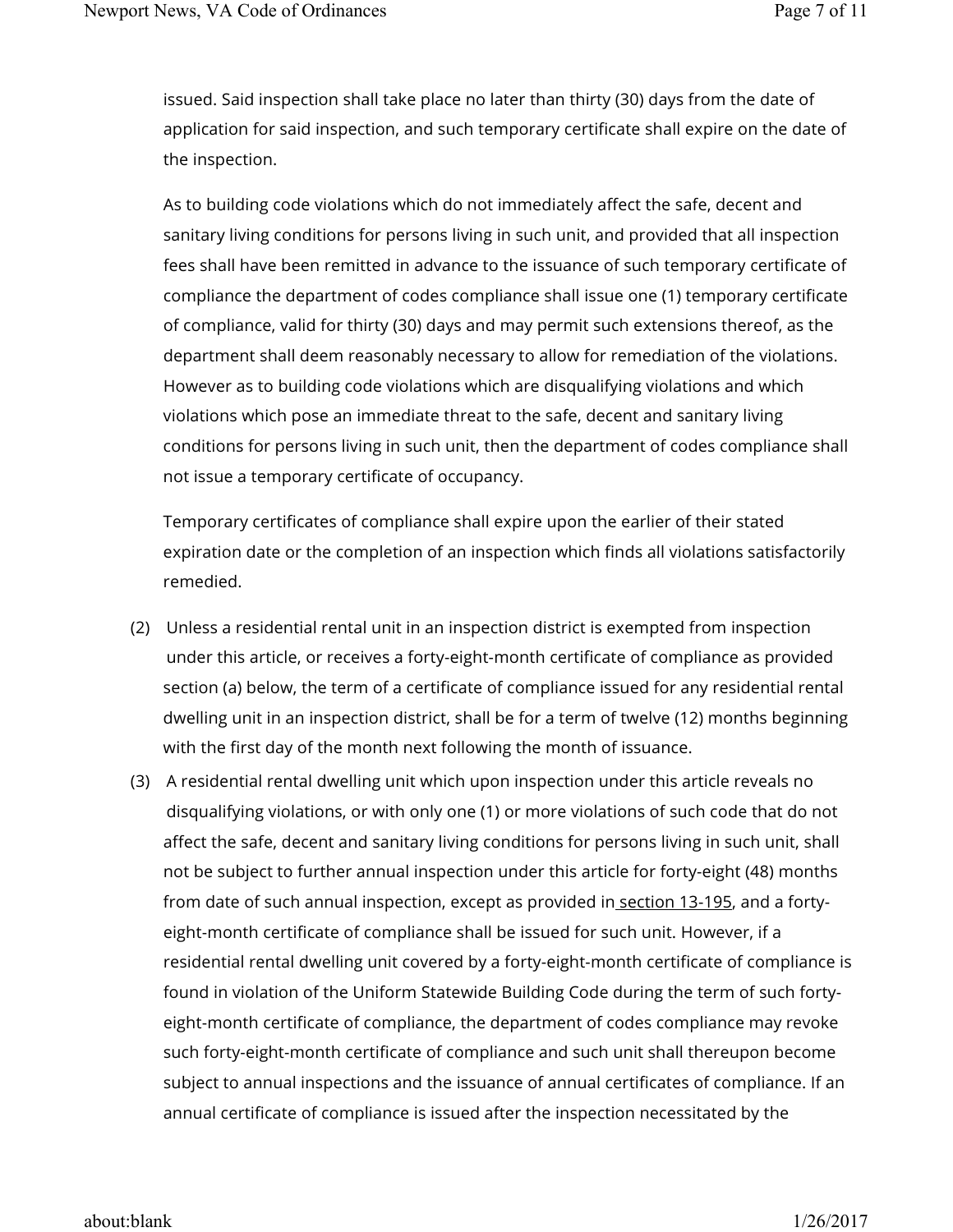violation of the Virginia Uniform Statewide Building Code and revocation of the extended certificate of compliance, then said residential rental dwelling unit shall again be eligible for an extended certificate of compliance only after the annual certificate of compliance has expired and as of the first subsequent annual inspection when no disqualifying violations are found.

- (4) Should a residential rental dwelling unit be sold, or the title thereto be otherwise transferred to another owner during term of a certificate of compliance or forty-eightmonth certificate of compliance issued for such unit, the term of such certificate shall end as of the last day of the month next following the month of transfer of ownership and the new owner shall contact the department of codes compliance and arrange for inspection of the unit; provided, however, that if the last inspection of the unit pursuant to this article occurred during the calendar year of transfer of ownership, the existing certificate shall not expire until the end of such calendar year.
- (b) The following shall be exempt from the requirements of this article for the time periods indicated:
	- (1) No inspection of a newly constructed residential rental dwelling unit located in an inspection district shall be required within forty-eight (48) months of the issuance of a certificate of occupancy for such newly constructed unit. Thereafter said unit shall in all respects become subject to the requirements of this article.
	- (2) All hotels, motels, inns, bed and breakfast establishments, and other similar facilities to the extent occupied by transients shall be exempt from compliance with this article.
	- (3) All residential rental dwelling units owned by or leased by an agency of the Commonwealth of Virginia or of the City of Newport News, shall be exempt from compliance with this article so long as said dwelling units are operated by such agency in carrying out its public purpose.

(Ord. No. 7320-16)

Sec. 13-197. - Multifamily complexes.

- (a) If a multifamily complex contains more than ten (10) residential rental dwelling units, in the initial and annual inspections, the department of codes compliance shall inspect no less than two (2) units and not more than ten (10) percent of the residential rental dwelling units.
- (b) Notwithstanding the number of residential rental dwelling units inspected, the department of codes compliance shall charge the fee authorized by this article for inspection of no more than ten (10) dwelling units.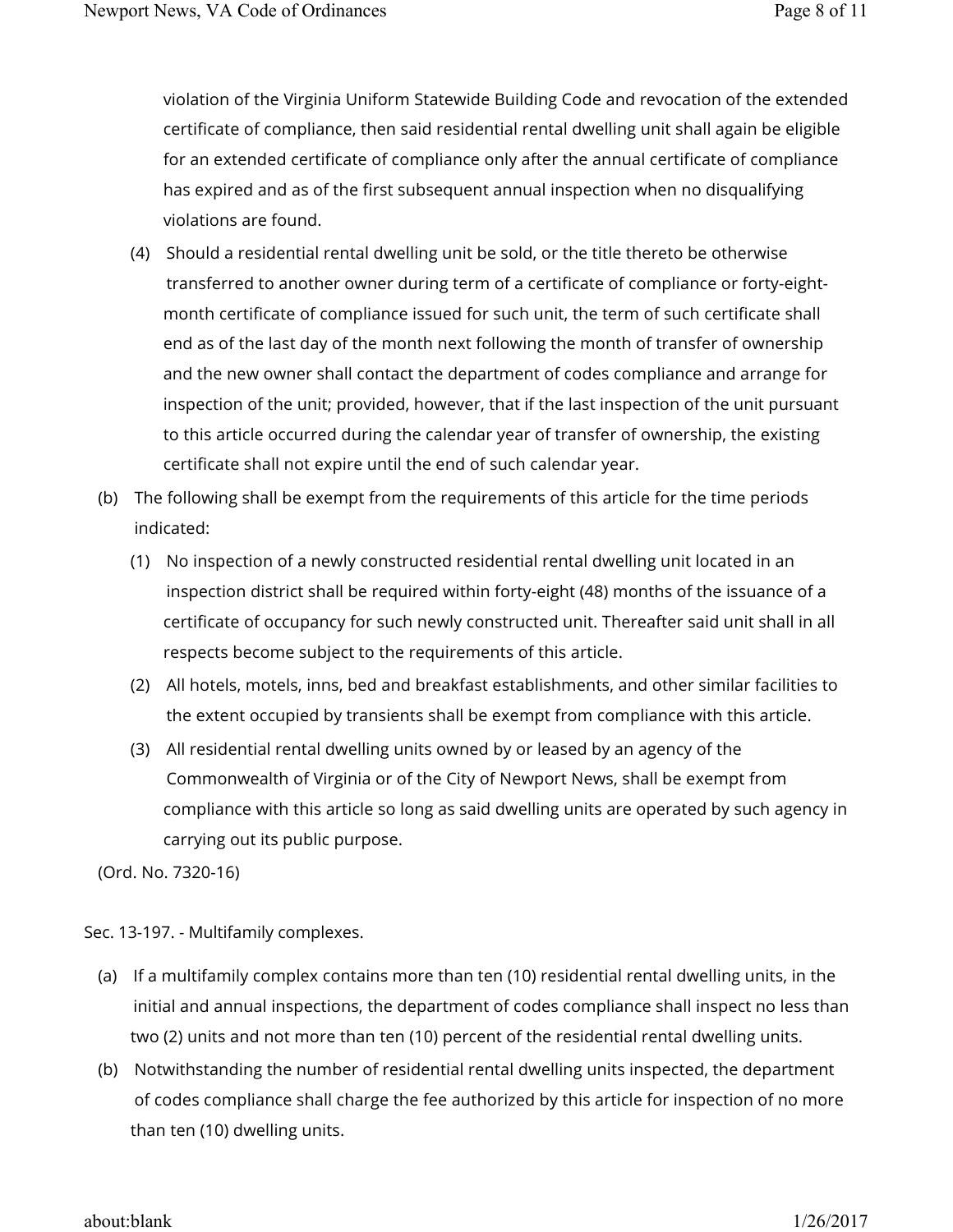(c) If the department of codes compliance determines upon inspection of the dwelling units in accordance with (a) above that there are within one (1) or more of such units or the building housing same, violations of the Virginia Uniform Statewide Building Code that affect the safe, decent and sanitary living conditions for the tenants of such multifamily complex, the department may inspect as many dwelling units as it deems reasonably necessary to assure compliance with the building code in which case, the fee shall be based upon a charge per dwelling unit inspected, notwithstanding the provisions of paragraph (b) of this section.

(Ord. No. 7320-16)

## DIVISION 4. - CERTIFICATE ISSUANCE, INSPECTION FEES AND ENFORCEMENT

Sec. 13-198. - Issuance of certificate; fees.

- (a) Except as provided in<u> section 13-197</u> above, there shall be a fifty-dollar (\$50.00) inspection fee for the inspection of each dwelling unit. If repairs or corrections are deemed necessary by the department of codes compliance, and a reinspection is required, no additional fee shall be charged for the reinspection. If, however, subsequent reinspections are required, there shall be charged an additional fee of fifty dollars (\$50.00) per dwelling unit for each subsequent reinspection. No reinspection shall be performed, nor any certificate of compliance be issued, unless all fees have been paid.
- (b) Requests for an inspection may be made by telephone; provided that the department of codes compliance shall, in all cases, receive notice from the owner and payment of the applicable inspection fees prior to conducting any inspection required under this article.
- (c) The department of codes compliance shall issue a forty-eight-month certificate, as provided in section 13-196 hereinabove if, upon inspection, the department finds that the residential rental dwelling unit does not have any disqualifying violations. The forty-eight-month certificate of compliance may be issued immediately upon completion of an inspection in which no disqualifying violations are found.
- (d) If the dwelling unit fails to comply with any one (1) or more provisions of Virginia Uniform Statewide Building Code, and any amendments thereto, the department of codes compliance shall furnish the owner with a written list of specific violations. Failure to list any violation shall not be deemed a waiver of such violation. Upon the completion of all corrections and repairs, the owner shall arrange a reinspection of the residential rental dwelling unit. Reinspection shall be for the purpose of determining compliance by the owner with the written list of specific violations furnished to the owner by the codes compliance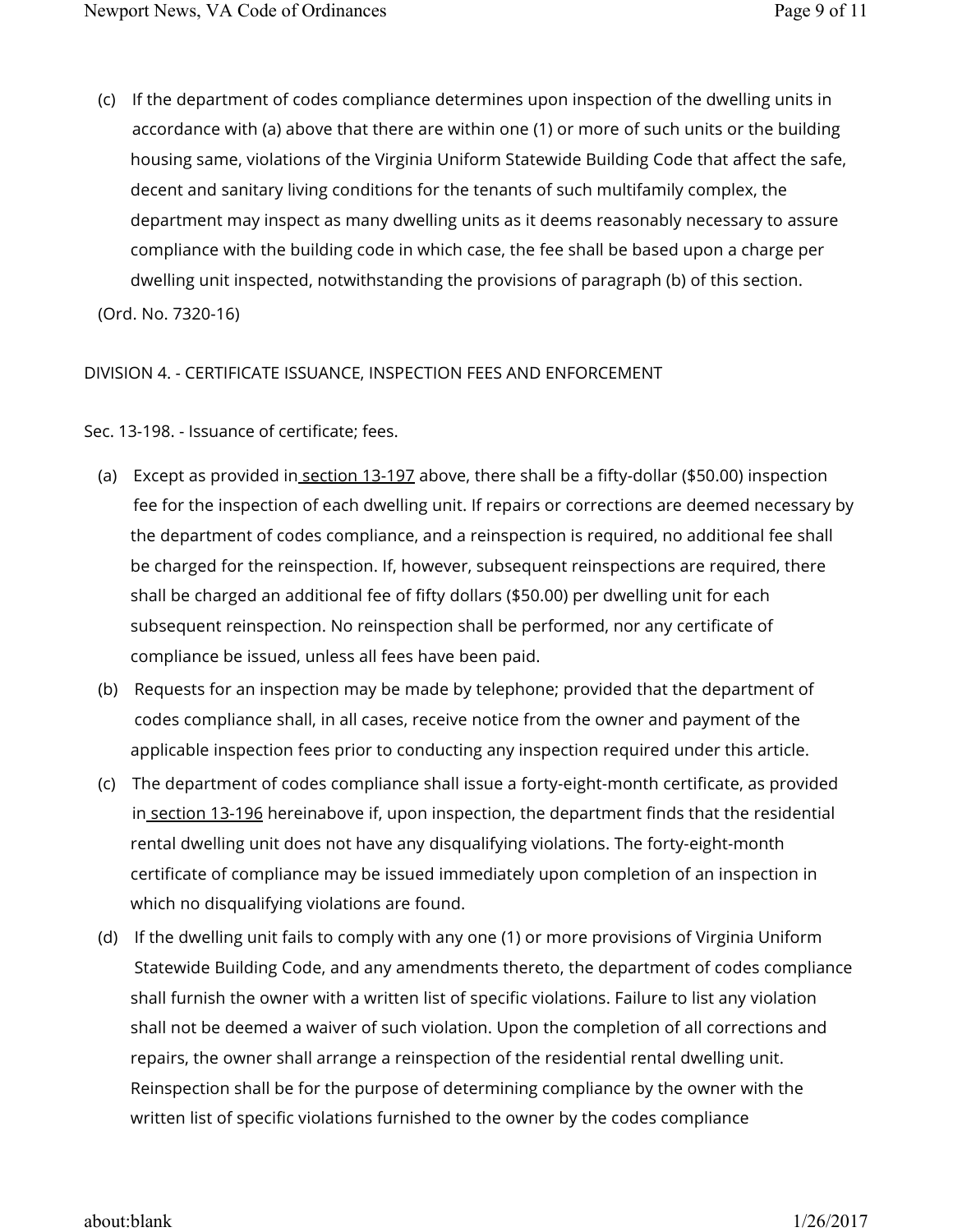administrator. However, if upon reinspection, the department of codes compliance discovers other violations that were not listed on the written list of specific violations previously furnished to the owner, the department shall furnish the owner with a supplemental list of violations and shall provide the owner a reasonable opportunity to correct same. This provision, however, shall not preclude the department from revoking the forty-eight-month certificate of compliance if the subsequently discovered violations are disqualifying violations or if the non-disqualifying violations have not been corrected pursuant to sections 13-195 and 13-196.

(Ord. No. 7320-16)

## Sec. 13-199. - Appeals; effects.

- (a) Any person aggrieved by any determination or decision of the department of codes compliance made pursuant to this article shall have the right to appeal such determination or decision in accordance with the provisions of the Virginia Uniform Statewide Building Code, and amendments thereto.
- (b) Nothing in this article shall be construed to limit, impair, alter or extend the rights and remedies of persons in their relationship of landlord and tenant as such rights and remedies exist under applicable law.
- (c) Nothing in this article shall be construed to relieve or exempt any person from otherwise complying with all applicable laws, ordinances, standards and regulations pertaining to the condition of buildings and other structures.
- (d) Nothing in this article shall be construed to limit the authority of the department of codes compliance to perform housing inspections in accordance with applicable law.

(Ord. No. 7320-16)

Sec. 13-200. - Violation; penalty; right of entry.

- (a) Any person willfully failing to comply with the inspection requirements of this article or the Virginia Uniform Statewide Building Code shall be subject to the penalties established section 13-2 of this Code.
- (b) The remedies set forth in (a) of this section are not the exclusive remedies for noncompliance with the requirements of this article and the department of codes compliance shall take such further actions as allowed by applicable law in order to obtain